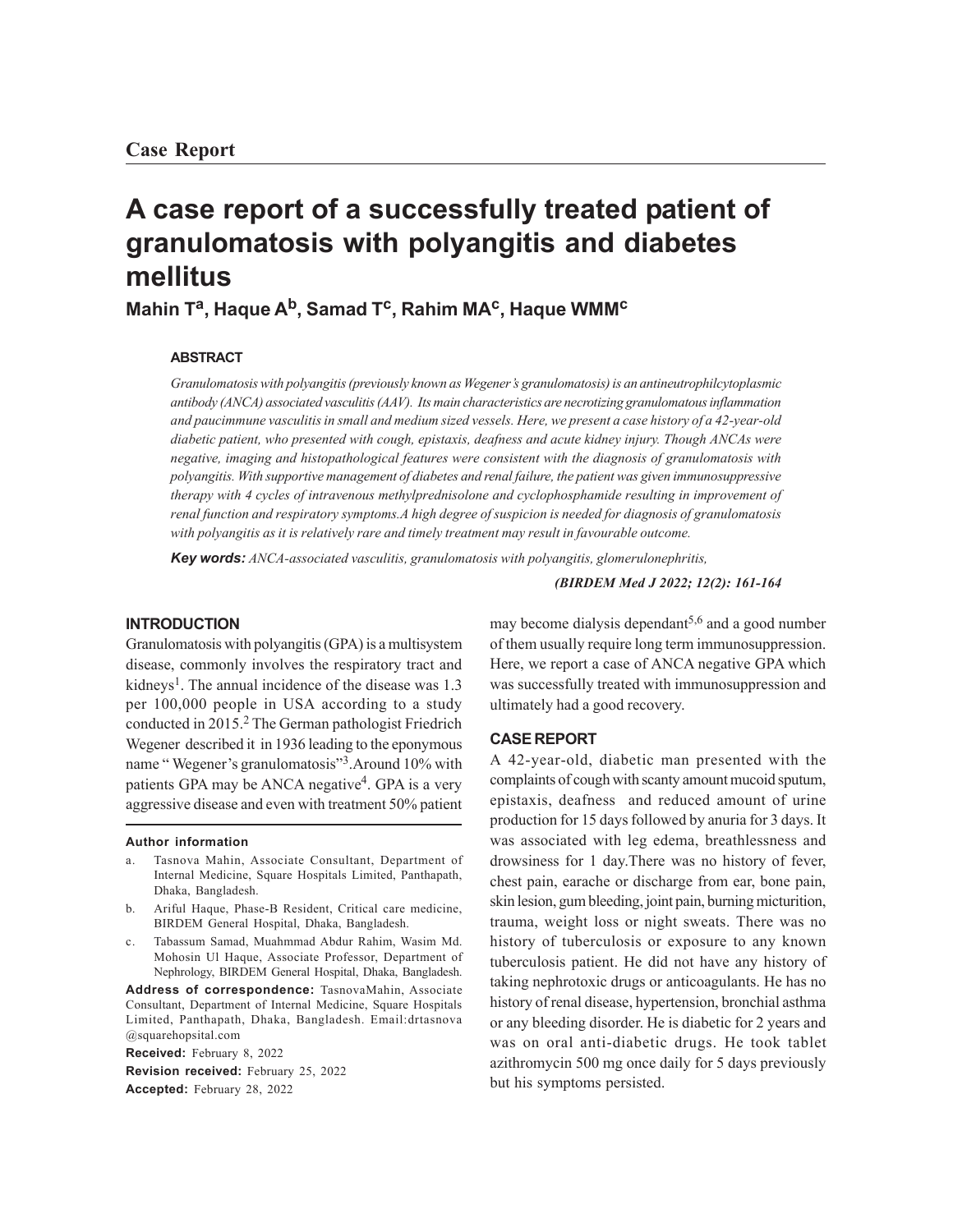| <b>CBC</b>             | 8.8 gm/dl, WBC-15,700/cmm (N-77%, L-7%), PLT-294,000/cmm                                                                                                                                                      |
|------------------------|---------------------------------------------------------------------------------------------------------------------------------------------------------------------------------------------------------------|
| Renal function test    | Creatinine-12.3 mg/dl, urea-146mg/dl, Na-143 mmol/L, K-7.6 mmol/L, Cl-112mmol/<br>$L$ , HCO3-25 mmol/ $L$                                                                                                     |
| Urine analysis         | WBC-10-15/hpf,RBC-plenty (8% dysmorphic on phase contrast), Protein- $+,$ No<br>cast, urine C/S - Growth of E. coli ( $1 \times 10^5$ CFU/ml) sensitive to imipenem, amikacin,<br>netilmicin, nitrofurantoin) |
| P-ANCA, C-ANCA, C3, C4 | Negative                                                                                                                                                                                                      |
| <b>UTP</b>             | 0.84 gm/24hrs (after establishing adequate urine output)                                                                                                                                                      |
| HbA1C                  | $10.4\%$                                                                                                                                                                                                      |
| Audiogram              | Shows conductive type of deafness bilaterally                                                                                                                                                                 |

**Table I** Initial investigations of the patient

On examination, the patient looked puffy, had peri-orbital swelling, anemia and leg edema. His blood pressure was 140/90 mm Hg. He had crusting over nasal septum, bilateral basal crepitation on lung auscultation and Glasgow Coma Scale (GCS) was 13/15. His plantar reflex was extensor bilaterally and he had non-proliferative diabetic retinopathy. There was no lymphadenopathy, bony tenderness or organomegaly or features of meningeal irritation. Bed side urine albumin was 1+.

Biochemical tests revealed anemia with leucocytosis, features of renal failure and uncontrolled diabetes



**Figure 1** X-ray paranasal sinuses showed bilateral maxillary sinusitis

mellitus. Urine analysis showed haematuria and proteinuria and growth of E.coli, Markers of glumerulonephritis were negative (Table-I).

X-ray PNS showed feature of sinusitis and chest X-ray showed nodular opacity as seen in (Figure 1 and 2).

Biopsy from nasal septum showed feature of necrotizing vasculitis (Figure-III) and renal biopsy showed feature of pauci-immune glomerulonephritis suggestive of ANCA- associated vasculitis (Figure IV).



**Figure 2** Chest X-ray (P-A view) showed nodular opacity covering upper and mid zone of right lung field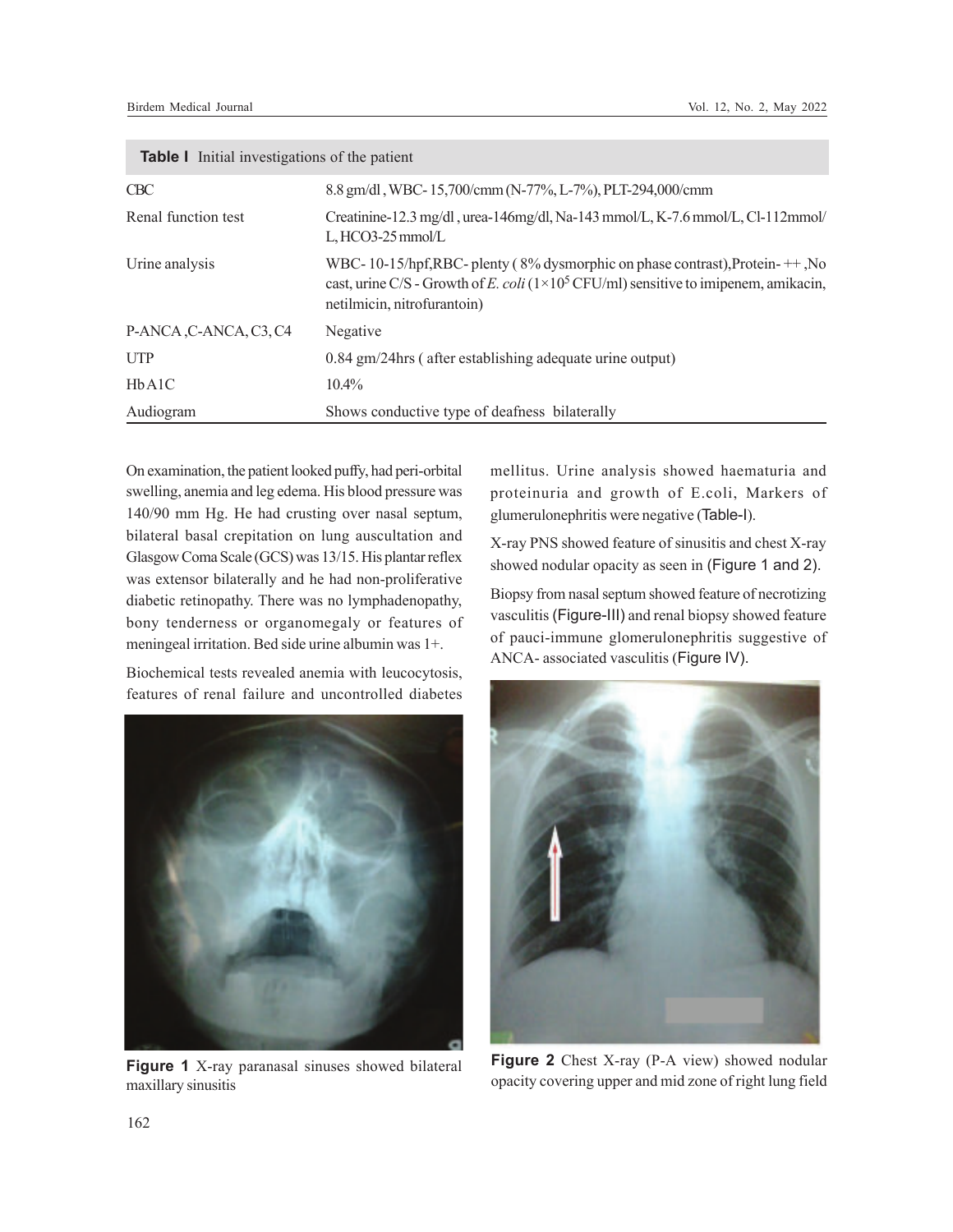

**Figure 3** Biopsy from nasal septum showed focal inflammatory destruction of the lining epithelium with infiltration of acute and chronic inflammatory cells and few epitheloid cells, evidence of vasculitis and tiny foci of necrosis



**Figure 4** Renal biopsy: (Light microscopy, hematoxylin and eosin stain): all gromeruli were enlarged and hyper cellular and showed moderate to marked increase in the mesangeal cells and matrix with diffuse interstitial and periglomerular lymphocyte infiltration. Segmental necrosis was present in three glomeruli. Some blood vessels showed features of vasculitis. Direct immunofluorescence- few mesangial deposits of IgG and IgM (pauci-immune).

Patient was treated for induction remission with intravenous Methylprednisolone 1gm daily for consecutive 3 days along with intravenous cyclophosphamide 500mg/m2 body surface area with intravenous mesna to prevent haemorrhagic cystitis. Methylprednisolone was followed by oral prednisolone of 1mg/kg bodyweight/day and continued as a tapering schedule. He also required hemodialysis for his renal failure, insulin therapy for controlling diabetes, antibiotic for urinary tract infection and packed cell transfusion. During discharge patients renal function was significantly improved (serum creatinine-1.8mg/ dl).Subsequently he received monthly intravenous cyclophosphamide. After 4 months of treatment, his symptoms completely subsided with resolution of chest nodules on chest radiograph and recovery of renal function, but he had persistent proteinuria which was related to diabetic nephropathy.

## **DISCUSSION**

GPA may present with wide spectrum of clinical manifestation. Constitutional symptoms include fever, night sweats, fatigue, lethargy, weight loss. Usual upper respiratory symptoms include rhinitis, epistaxis, and saddle nose deformity. Pulmonary infiltrates, cough, haemoptysis, chest discomfort, breathlessness, pulmonary haemorrhages are the main lung manifestations. Approximately 50% patient may have kidney involvement at presentation characterized by reduced renal function, haematuria and proteinuria<sup>7</sup>. In our case patient had epistaxis, pulmonary nodule, renal failure, haematuria and proteinuria.

Routine laboratory tests are non-specific in GPA which may show mild normochromic normocytic anaemia, elevated inflammatory markers, abnormal renal function tests and urine analysis (as seen in our case). Cytoplasmic antineutrophil cytoplasmic antibody (c-ANCA) is most specific for GPA (sensitivity 82-94%); but approximately 10 % cases may be ANCA negative<sup>4</sup> as in our case which makes it diagnostically difficult. Eilis McCarty et al reports a case of ANCA negative GPA where patient was finally diagnosed after death during autopsy<sup>8</sup>. Walken et al reported a case of ANCA negative GPA where diagnosis was made on clinical findings despite being ANCA negative and no supportive biopsy findings where patient symptomatically improved after treatment<sup>9</sup>.Chest radiography and CT scan may show single or multiple nodules, among which approximately 50% may be cavitated, consolidation, patchy or diffuse ground glass opacities. In our case patient had a single pulmonary nodule.

Diagnosis usually confirmed by tissue biopsy from site of active disease, kidneys and lung biopsies are more